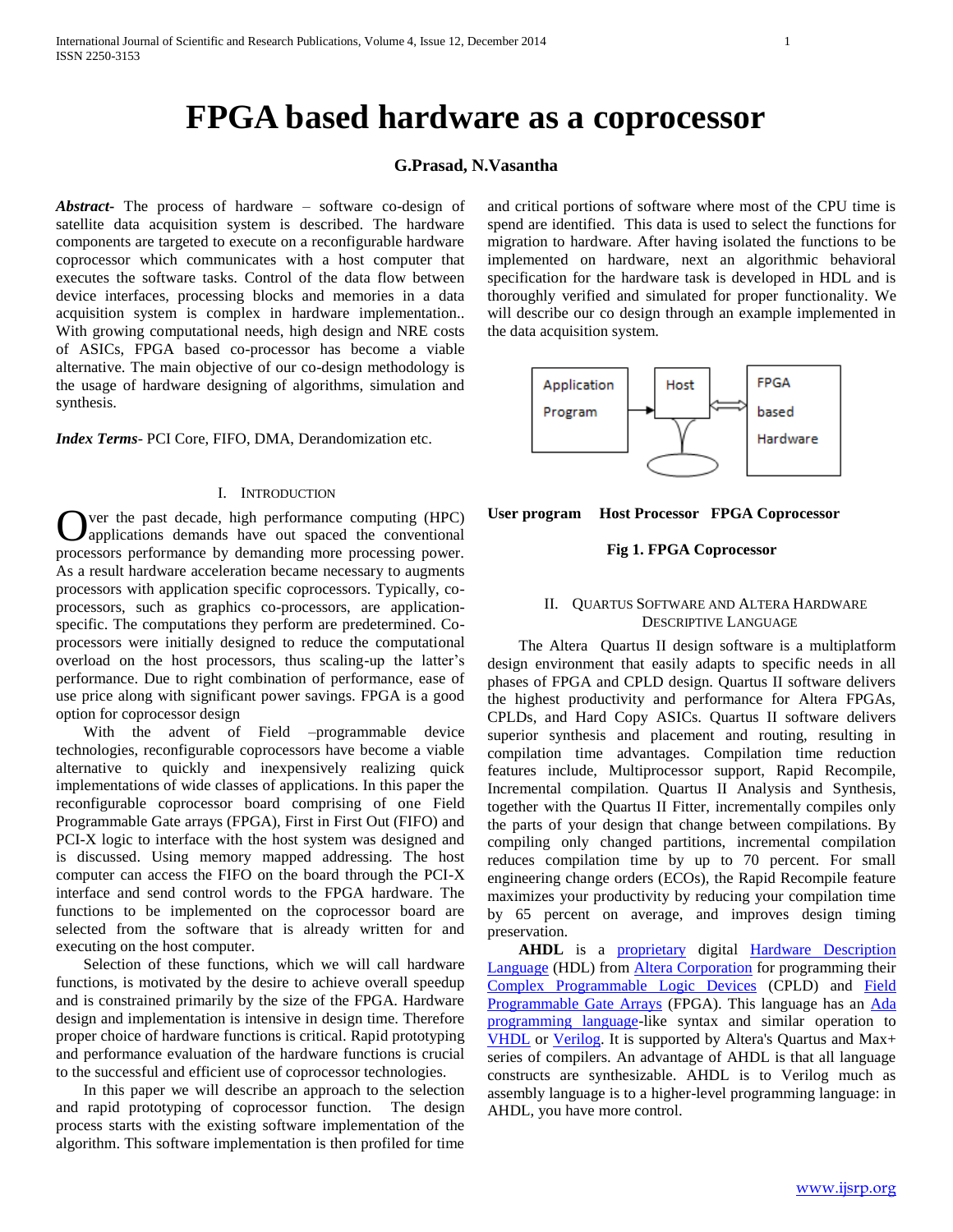#### III. ARCHITECTURE

 This section gives an overview of the proposed architecture of the FPGA based hardware which will perform the function of the coprocessor

The architecture consists of three major blocks

1. FIFO Bank

2. A PCI –X core interface

3. 90nm FPGA.

 A block diagram of the proposed architecture is shown in **Fig 2**. The entire system sits on a PCI card which can be fitted to a server. The system can be operated by issuing instructions to the FPGA through the PCI interface.



FIFOs in depth expansion fashion

#### **Fig 2. FIFO Bank**

 The term external FIFO refers to any device that you connect externally to a FPGA. There are several varieties of external FIFO devices. The choice of external FIFO and its type depends on the nature of the application. Designing with FIFO memories presents both advantages and disadvantages. External FIFO devices provide larger storage capacities than on-chip memories, and are still quite fast, although not as fast as on-chip memories. Typical external FIFO devices have capacities ranging from around 128 Kbytes to 10 Mbytes.

 External FIFOs are typically very low latency and high throughput devices, slower than on-chip memory only because they connect to the FPGA over a shared, bidirectional bus. FIFO devices are less expensive per Mbyte than other highcapacity memory types such as SRAM. The primary advantages of external FIFO in an FPGA-based embedded system are cost and board real estate. They also consume less board space per Mbyte than SRAM and FPGA on-chip memory, which consumes none.

 Depending on the available on chip memory the FPGA memory can be partitioned to fit in data corresponding to a fixed number of words. The on chip memory width is set up to match the width of the external FIFO which is the off chip memory. This number of words can be interfaced to the external onboard FIFO and depending on the size of the FIFO large volume of data can be stored. Thus by doing this framing accuracy as generated in the RAM is maintained. This is illustrated below as how it was implemented in an FPGA in the data acquisition hardware developed.

## IV. IP CORE PCI\_MT64 MEGACORE FUNCTION

128k X 72 bit FIFOs are used in the depth expansion fashion, to create one 256k X 72 bit FIFO. Therefore, total 4 FIFOs are

required to create 256k X 72 bit FIFO per data channel.

 The IP core provides an interface between the Altera pci\_mt64 MegaCore function and a 64-bit, 2-MByte FIFO module. It Supports 32- and 64-bit PCI master and target transactions, Supports chaining and non-chaining mode DMA, Uses the dual-port FIFO buffer function from the library of parameterized modules (LPM), This design shows how to connect the local-side signals of the Altera pci\_mt64 MegaCore function to local-side applications when the MegaCore function is used as a master or target on the PCI bus. The design consists of the following elements Master control logic, DMA engine, Data path FIFO buffer functions and FIFO interface as shown in Fig 1.

#### *A. Master Control Logic*

When the pci\_mt64 function is acts as a master, the master control logic interacts with the DMA engine to control the PCI master transactions. During a PCI master write, the data flows from the local master to the PCI bus. The master control logic Provides status of the PCI bus to the DMA engine, Interacts with the pci\_mt64 function to execute a PCI master write cycle, Transfers the data from the external FIFO-to-PCI FIFO buffer to the pci\_mt64 function.

#### *B. DMA Engine*

 The DMA engine interfaces with the master control logic, the data path FIFO buffer s, and the FIFO interface to coordinate DMA transfers to and from the FIFO. The DMA engine consists of DMA control logic, DMA registers, DMA descriptor FIFO buffers.

#### *C. DMA Control Logic*

 The DMA control logic Provides control signals to the master control logic to prompt it to request the PCI bus when needed, Triggers a new access to the external FIFO, Monitors the data path FIFO buffer's and the current FIFO access, Monitors the DMA registers in order to initiate a new transaction, Loads the address counter register (ACR) and byte counter register, (BCR) in the DMA registers when DMA is in chaining mode, Updates the interrupt status register (ISR) and control and status register (CSR) in the DMA registers (chaining and non-chaining mode).

#### *D. DMA Registers*

 Setting up the DMA registers in the DMA engine initiates DMA transactions. These registers are memory-mapped to BAR0 of the pci\_mt64 function; they can be accessed with a target transaction to their memory-mapped addresses. The registers must be written by another master on the PCI bus. The DMA registers consists of Control and status register (CSR), Address counter register (ACR), Byte counter register (BCR), Interrupt status register (ISR), Local address counter.

#### *E. DMA Descriptor FIFO Buffer*

 The DMA descriptor FIFO buffer provides the storage area for the series of byte count and PCI address pairs when the DMA is programmed to operate in chaining mode. The size of the descriptor FIFO buffer is 256 x 32, and it is capable of holding up to 128 DMA transactions in a chain. This FIFO buffer must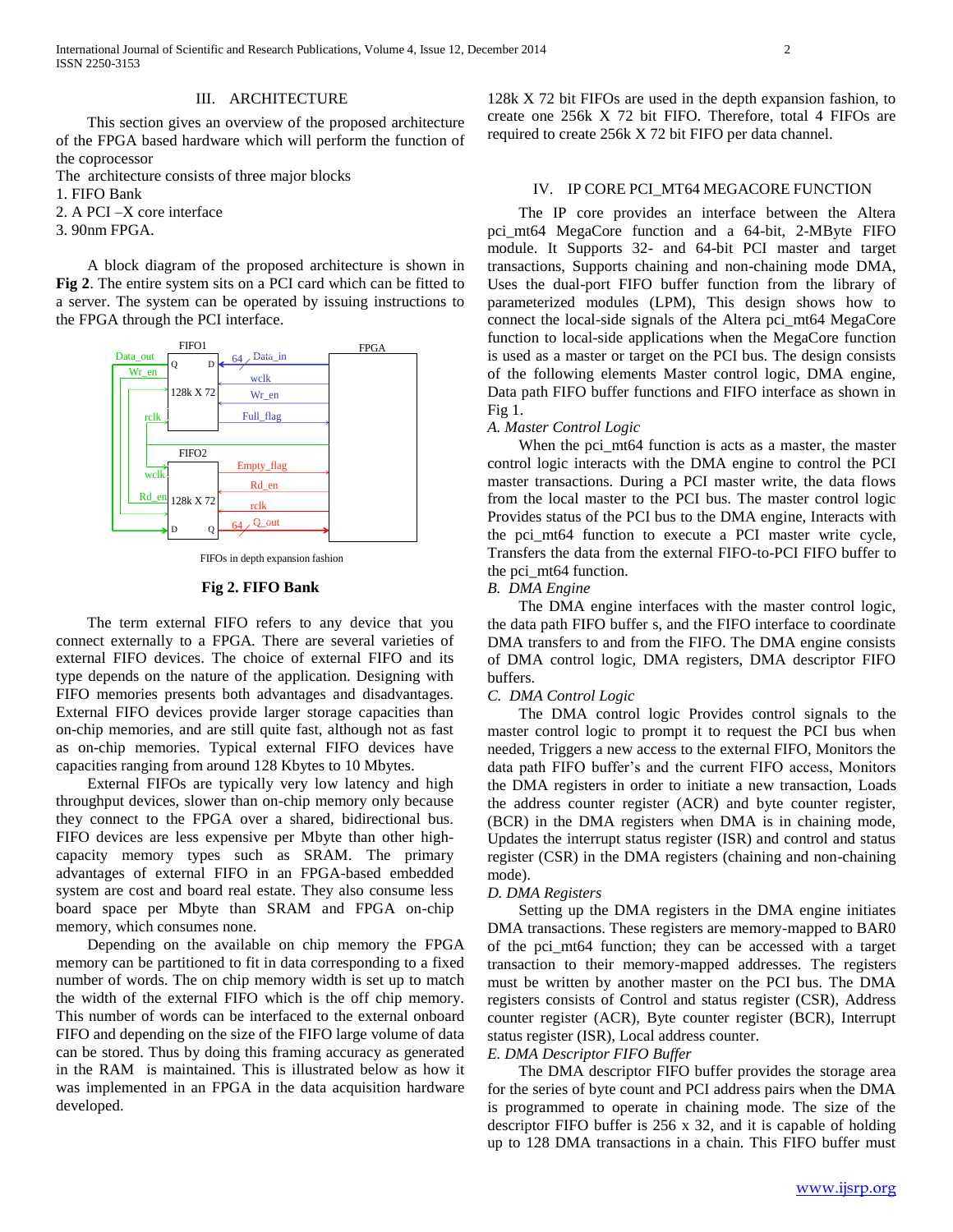be written with byte count and address pairs by another master/host on the PCI bus before starting the DMA in chaining mode. The descriptor FIFO buffer is read by the DMA control logic to fetch the current byte count to the BCR and address to the ACR before executing the next DMA transaction in a chain. *F. Data Path FIFO Buffers*

 The data path FIFO buffers serve as the buffer space for the data flowing between the external FIFO and PCI bus. The FIFO buffers are needed to resolve the external FIFO's high dataaccess latency. The design implements the following FIFO buffer's PCI-to-internal FIFO buffer (128 x 64), Data mask FIFO buffer (128 x 8).

 The PCI DMA core is interfaced with the host through the PCI bus, The PCI interface is responsible for accessing the configuration parameters to and from the system. The PCI core takes inputs for the functions from the host and stores them in the local configuration registers. Also Data from the external system will pass through the FIFO banks, through the PCI core to system memory. Data from the hard disk is read out by the core, stored in the onboard FIFOs and read out for interface to external devices.



**Fig 3. Block Diagram of PCI –Mt64 IP Core**

#### V. FPGA 90NM STRATIX EP1S25F1020C5

 The Stratix FPGA is used to implement the following modules. Static configuration of on chip memory and PCI core, interface & control logic, and Dynamic Configuration logic. Stratix devices contain a two-dimensional row- and columnbased architecture to implement custom logic [19]. A series of column and row interconnects of varying length and speed provides signal interconnects between logic array blocks (LABs), memory block structures, and DSP blocks. The logic array consists of LABs, with 10 logic elements (LEs) in each LAB. An LE is a small unit of logic providing efficient implementation of user logic functions. LABs are grouped into rows and columns across the device.

 M512 RAM blocks are simple dual-port memory blocks with 512 bits plus parity (576 bits). These blocks provide dedicated simple dual-port or single-port memory up to 18-bits wide at up to 318 MHz. M512 blocks are grouped into columns across the device in between certain LABs. M4K RAM blocks are true dual-port memory blocks with 4K bits plus parity (4,608 bits). These blocks provide dedicated true dual-port, simple dualport, or single-port memory up to 36-bits wide at up to 291 MHz. These blocks are grouped into columns across the device in between certain LABs. M-RAM blocks are true dual-port memory blocks with 512K bits plus parity (589,824 bits). These blocks provide dedicated true dual-port, simple dual-port, or single-port memory up to 144-bits wide at up to 269 MHz. Several M-RAM blocks are located individually or in pairs within the device's logic array.

 Digital signal processing (DSP) blocks can implement up to either eight full-precision  $9 \times 9$ -bit multipliers, four full-precision 18  $\times$  18-bit multipliers, or one full-precision 36  $\times$  36-bit multiplier with add or subtract features. These blocks also contain 18-bit input shift registers for digital signal processing applications, including FIR and infinite impulse response (IIR) filters. DSP blocks are grouped into two columns in each device. Each Stratix device I/O pin is fed by an I/O element (IOE) located at the end of LAB rows and columns around the periphery of the device. I/O pins support numerous single-ended and differential I/O standards. Each IOE contains a bidirectional I/O buffer and six registers for registering input, output, and output-enable signals. When used with dedicated clocks, these registers provide exceptional performance and interface support with external memory devices such as DDR SDRAM, FCRAM, ZBT, and QDR SRAM devices. High-speed serial interface channels support transfers at up to 840 Mbps using LVDS, LVPECL, 3.3-V PCML, or HyperTransport technology I/O standards.

#### VI. DESIGN AND IMPLEMENTATION

 The FPGA hardware board sits on a PCI-X interface bus which can be fitted into a standard server class machine. The data acquisition hardware can be accessed by issuing instructions through the drivers to the PCI master core for selecting the required configuration. The FPGA based hardware interfaces with the on board FIFO bank for reading data from it and transfers the data to host through the PCI –X interface. Also communication from the host for configuring the hardware is also done through the PCI-X interface for selecting the required inputs as defined by the application program.



#### **Fig 4. Elements of FPGA Data Acquisition system Architecture.**

 The hardware architecture is shown above. Various parameters are selectable like, type of sensor, resetting the device, volume of data to be acquired, chaining mode or non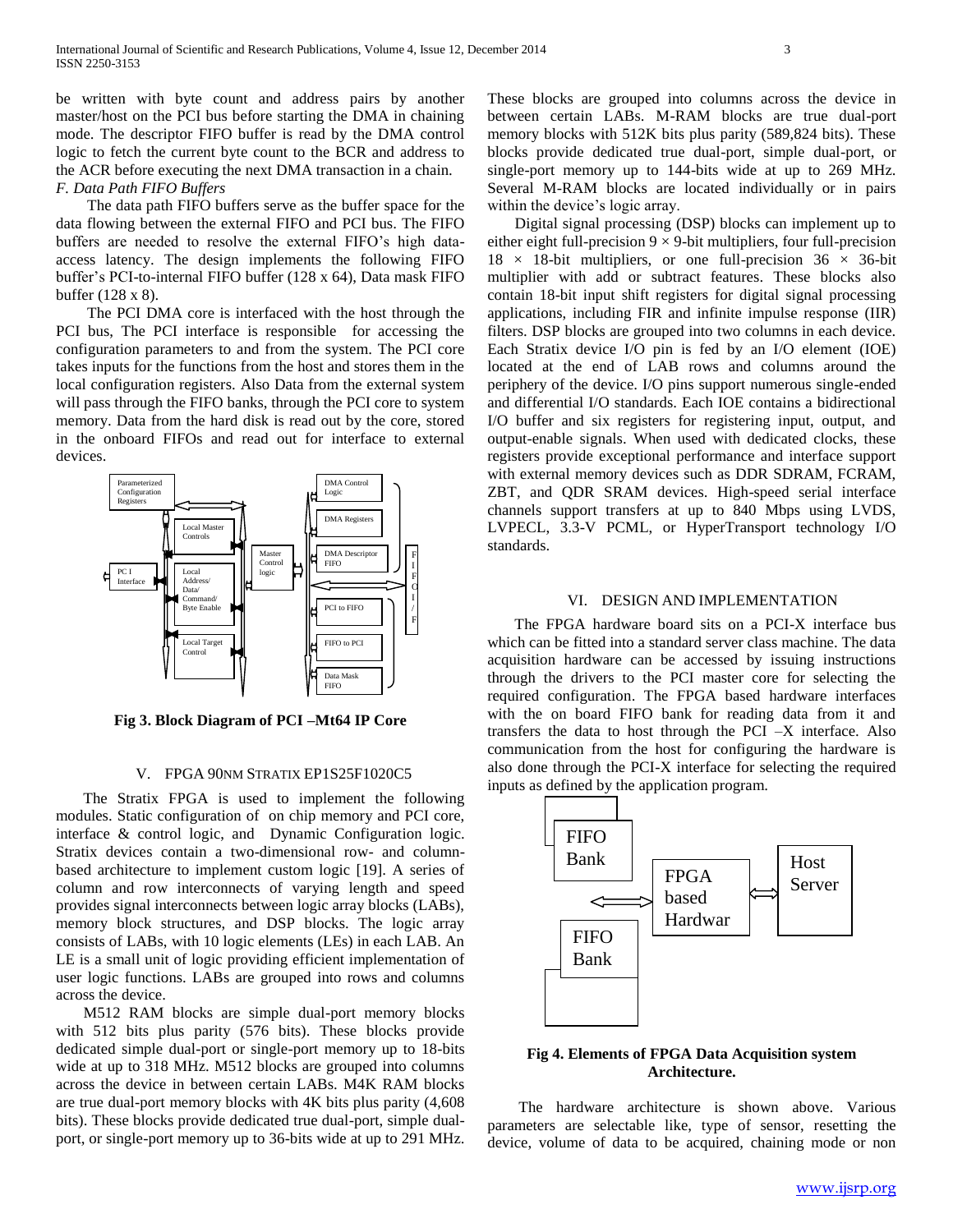chaining mode, DMA Page size etc. needs to be given as input to the FPGA. By selecting the parameters through the application software the FPGA is loaded and only a portion of the logic space on the FPGA is reconfigured. The configuration of the remaining portion of the FPGA is untouched and hence, the functions present in the untouched logic space may be accessed for execution is selected for execution.

 DAQ application is a program used to control the FPGA based hardware. It is a program used to control the FPGA device and capture data from the hardware. The Steps to use Nrsa daq application are as follows:

 Execute the application by issuing typing command Nrsa\_daq\_application in the command prompt

A list of menu options are seen, these options will

- Reset the device.
- Load parameters to the DAQ hardware
- Select the option "Set DMA Page Size",
- Select the option "Set DMA Transfer Size
- Chaining/Non Chaining mode
- Derandomization on/ Derandomizatiion off.
- Memory read/Memory write

 The data acquisition hardware is first reset so that the registers corresponding to the DMA transfer are initialized to the start of value. The parameters for a particular satellite i.e. the frequency of operation, number of sensors, number of data acquisition cards on the server is given as input for the hardware to be configured to acquire the selected satellite. The page size is a customized field and can be modified as per our requirement. Default Page Size is 16KB.The transfer can be done only with a minimum of 1 MB. User can also set a required value. Whether the hardware is configured to handle small chunk or large chunk of data is decided by the Chaining/Non chaining mode selection. If the derandomization enable is set to ON then data is derandomized in hardware and is acquired. If this parameter is OFF than the derandomization is done in software. Selecting the Memory Read option the transfer takes place and the resulting data will be present in hex. out file.

 By selecting the parameters the FPGA is loaded with the corresponding inputs and it is configured for data acquisition through the PCI interface. Now the FPGA processes these parameters as per the configuration logic and also does the processing like Derandomization there by achieving the real time speed. Thus the FPGA off loads the main processor by doing the derandomization process in hardware thus achieving real time speed which is not the case when the derandomization was done in software. Flow diagram of Derandomization in the software is shown Fig 5.



**Fig5.**Data Flow diagram of Software Derandomization

 In software the satellite data is frame synchronized and acquired in real time. The further processing of Derandomization is carried out using an application program in near real time. Then the derandomized data is transferred to FIFO onboard memory for further transfer to host system. Thus there is latency in deriving the derandomized data by software method. In this method the host processor is involved in derandomization process of the raw data acquired.

 Implementation in FPGA does the frame synchronization, derandomization in real time as shown in Fig6. The logic is realized using a 11bit shift register where the clock is connected to the global clock and reset to the global reset pin. The 11bit shift register is loaded with the control word on power on and the  $12<sup>th</sup>$  bit is achieved by the exoring of the  $8<sup>th</sup>$  and  $10<sup>th</sup>$  bit. The output of the  $10<sup>th</sup>$  bit is the derandomized serial pattern which is again added to the incoming satellite data to obtain the derandomized output data.



Fig.6, Block diagram of Derandomization principle.

HDL code for implementing Derandomization is given below.

data\_sim\_pn\_shft\_reg[].clk=GLOBAL(channel\_clk);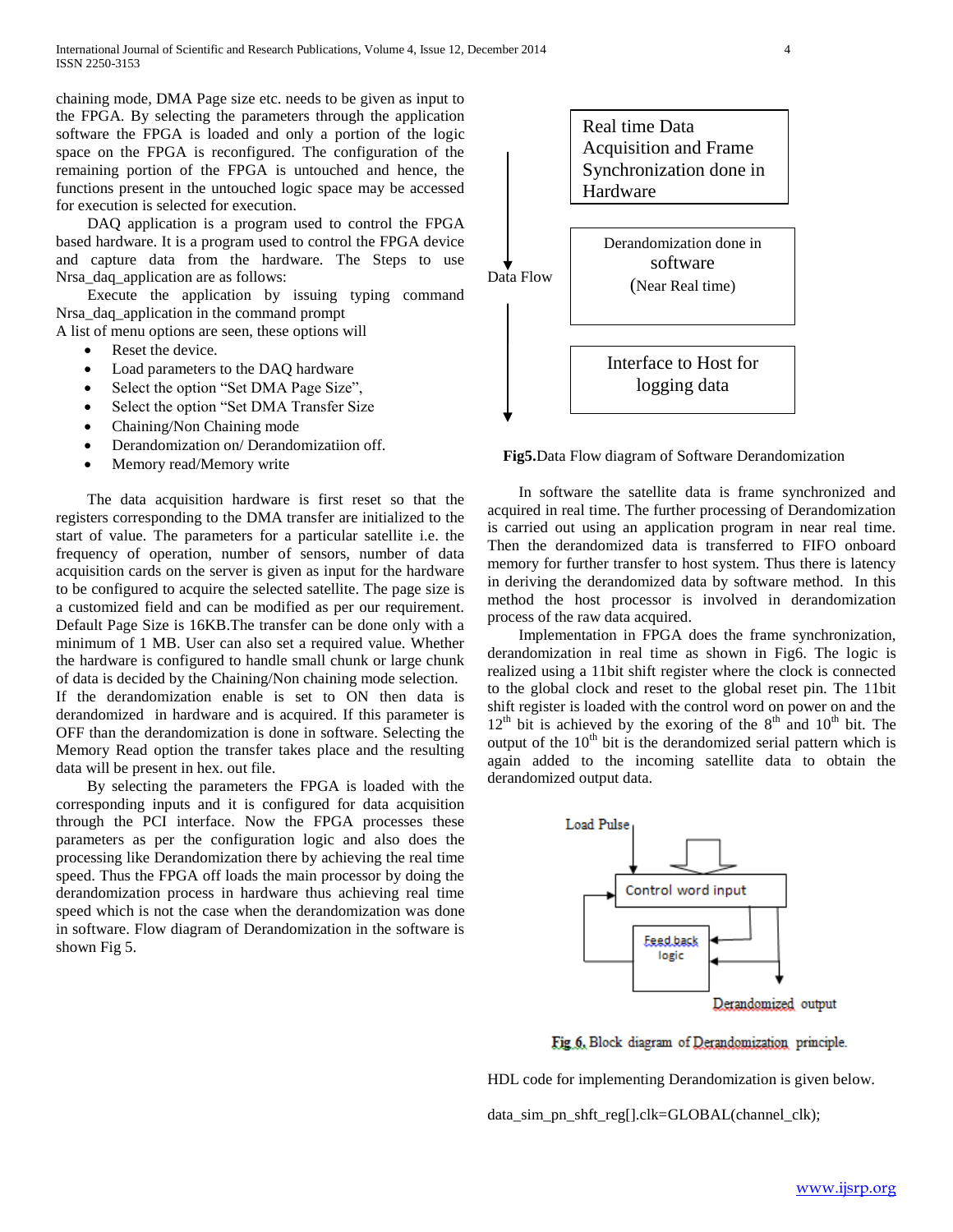data\_sim\_pn\_shft\_reg[].clrn = GLOBAL(nReset);

data\_sim\_pn\_shft\_reg[].d=B"00001111011";

data\_sim\_pn\_shft\_reg[0].d=(data\_sim\_pn\_shft\_reg[8].q \$

data\_sim\_pn\_shft\_reg[10].q);

data\_sim\_pn\_shft\_reg[10..1]=data\_sim\_pn\_shft\_reg[9..0]; pn sequence shift register enable.

 $pn\_seq\_op[0] = data\_sim\_pn\_shft\_reg[10];$ 

 $pn\_seq\_op[1] = pn\_seq\_op[0];$ 

 Depending on the configuration selected the control word will change and also the load pulse of the control word will vary. This part of the logic space on the FPGA is reconfigured. The remaining portion of the FPGA is untouched and hence the functions present in the untouched logic space may be accessed for execution. The flow chart in Fig 7. shows the sequence of events that take place in the FPGA for implementing the derandomization process in real time in the FPGA.